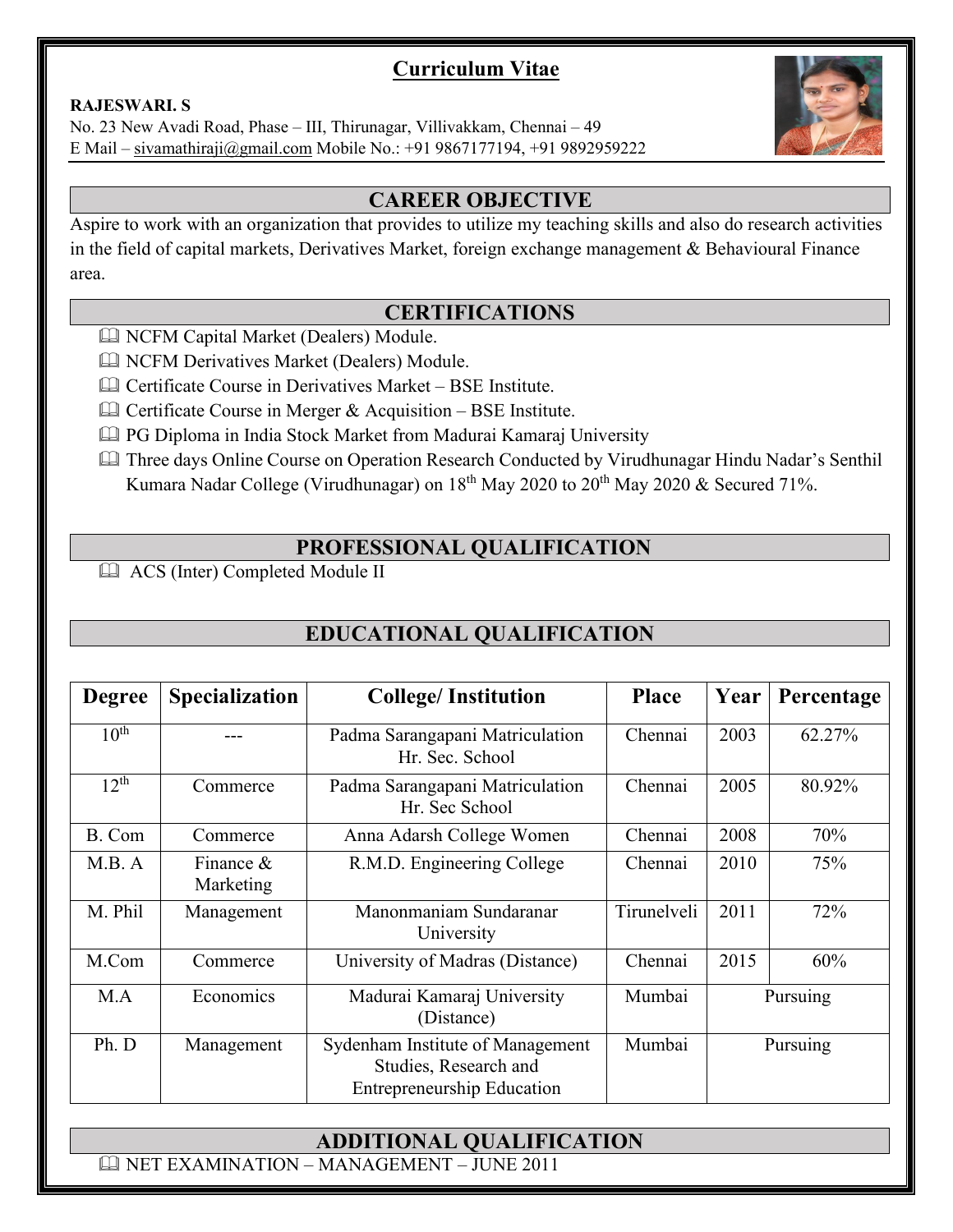### **TEACHING EXPERIENCE**

 **Valliammal College for Women (Chennai) – Full Time Faculty – 1st June 2011 to 31st March 2013** 

*Task Handled:* Developed and delivered engaging lecturer to Undergraduate Students (BBA, BCA) *Subject Handled:* Financial Accounting, Business Regulatory Framework, Cost and Management Accounting, Marketing Management, Production Management, Business Environment.

 **Sydenham Institute of Management Studies, Research and Entrepreneurship Education (Mumbai) – Full Time Faculty – 1st October 2015 to 10th August 2020**  *Task Handled:* Taught Courses in Finance to an all – ages college classroom. Demonstrated a continued commitment to teaching through full participation in the college community. (MMS, PGDM & MFM). Coordinated MDP & Webinar.

*Subject Handled:* International Finance, Treasury Management, Derivative & Risk Management and Merger & Acquisition.

 **S.A.V. Acharya Institute of Management Studies (Shelu, Mumbai) – Visiting Faculty – 2017 – 2021 – Teaching to MMS** 

*Subject Handled:* Operation Research, Business Statistics, Research Methodology & Project Management.

 **Birla College for Commerce (Kalyan, Mumbai) – Visiting Faculty – December 2017 to April 2018 – Teaching BMS & BBI** 

*Subject Handled:* Brand Management & International Business.

 **K.V. Pendharkar College (Dombivali, Mumbai) – Part Time Faculty – June 2018 to January 2021 – Teaching BMS, BAF & BBI** 

*Subject Handled:* Financial Accounting, Operation Research, International Finance, Security Analysis & Portfolio Management, Corporate Finance, Equity & Debt Market, Financial Management, Research Methodology, Introduction to Management, Cost Accounting, Financial Market Operation & Foundation Course.

- **Model College (Dombivali, Mumbai) Visiting Faculty January 2020 to January 2021**  *Subject Handled:* Financial Market and Institution & Derivative
- **B. S. Abdur Rahman Crescent Institute of Science & Technology Full Time Faculty February 2021 to till now – Teaching MBA**

*Subject Handled:* International Financial Management, Derivative Management & Financial Technology

| <b>Position</b><br>Months & |                                | <b>Class</b> | <b>Subject</b>             |  |
|-----------------------------|--------------------------------|--------------|----------------------------|--|
| Year                        |                                |              |                            |  |
| November 2017               | 1. Chairperson, Paper Setter & | <b>SYBFM</b> | <b>Business Regulatory</b> |  |
|                             | Examiner                       |              | Framework                  |  |
|                             | 2. Paper Setter & Examiner     | <b>SYBFM</b> | <b>Business Law</b>        |  |
|                             | 3. Paper Setter                | <b>MFM</b>   | Taxation                   |  |
| April 2018                  | 1. Chairperson, Paper Setter & | <b>TYBTM</b> | Maritime Transport         |  |
|                             | Examiner                       | <b>SYBFM</b> | Corporate Finance          |  |
|                             | 2. Paper Setter & Examiner     | <b>MFM</b>   | Taxation                   |  |
|                             | 3. Paper Setter                |              |                            |  |

### **OTHER ACADEMIC ACTIVITIES**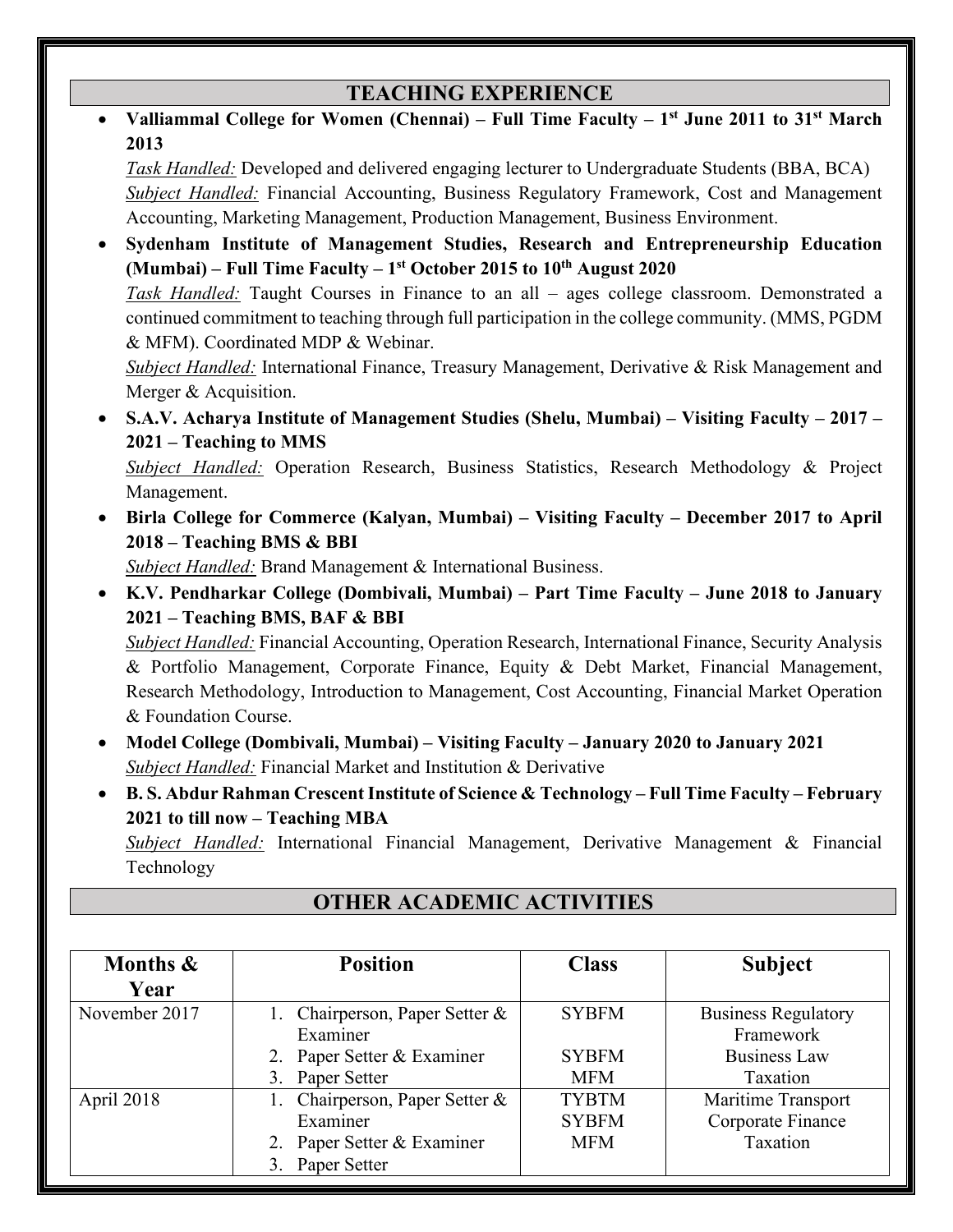# **FACULTY DEVELOPMENT PROGRAM/ WORKSHOP**

| Date      | College/       | <b>Place</b>   | <b>Topic Covered</b> | <b>Duration</b> |
|-----------|----------------|----------------|----------------------|-----------------|
|           | Institute/     |                |                      |                 |
|           | University     |                |                      |                 |
| 2012      | M.O.P Vaishnav | Chennai        |                      | Two days        |
|           | College        |                |                      |                 |
| Sept 2019 | <b>SIES</b>    | Nerual, Mumbai | Using SPSS in        | One day         |
|           | Management     |                | Research             |                 |
|           | Studies        |                | Methodology          |                 |

## **MDP/ WEBINAR ORGANISED**

| Date                  | <b>Topics Covered</b>            | <b>Webinar/MDP</b>        | <b>Place</b>                      |
|-----------------------|----------------------------------|---------------------------|-----------------------------------|
|                       |                                  | <b>Title</b>              |                                   |
| $14th$ July 2020      | Fundamental Analysis &           | Webinar on Investment     | Through Online using              |
|                       | <b>Technical Analysis</b>        | & Portfolio Risk          | Google meet                       |
|                       |                                  | Management                |                                   |
| $24th$ July 2019      | Accounting Concepts $\&$         | <b>Basis of Finance</b>   | Sydenham Institute of             |
|                       | Standards, Understanding &       |                           | Management Studies,               |
|                       | <b>Construction of Financial</b> |                           | Research &                        |
|                       | Statements, Basics of Costing    |                           | <b>Entrepreneurship Education</b> |
|                       | & Business Decision Making       |                           |                                   |
| $19th$ Sept to $24th$ |                                  | MDP on Banking $&$        | Sydenham Institute of             |
| Sept 2016             |                                  | <b>Financial Services</b> | Management Studies,               |
|                       |                                  |                           | Research &                        |
|                       |                                  |                           | <b>Entrepreneurship Education</b> |

## **NATIONAL & INTERNATIONAL CONFERENCE**

| Date                          | Conference         | Conference      | <b>Paper Presented</b>      | College/           | <b>Place</b> |
|-------------------------------|--------------------|-----------------|-----------------------------|--------------------|--------------|
|                               |                    | <b>Topics</b>   |                             | <b>Institute</b>   |              |
|                               |                    |                 |                             | <b>University</b>  |              |
| $7th$ & $8th$                 | $3rd$ Asia Pacific | Changing        | A Study on                  | Sydenham Institute | Mumbai       |
| January                       | International      | <b>Business</b> | Econometric Analysis        | of Management      |              |
| 2016                          | Conference         | Practices in    | on Gold Price with          | Studies, Research  |              |
|                               |                    | Current         | Indices $- A$ Shift in      | & Entrepreneurship |              |
|                               |                    | Environment     | Changing Dynamic            | Education          |              |
|                               |                    |                 | <b>Business Environment</b> |                    |              |
| $\overline{7^{th} \& 8^{th}}$ | $4th$ Asia Pacific | Changing        | An Empirical Study on       | Sydenham Institute | Mumbai       |
| January                       | International      | <b>Business</b> | Interaction between         | of Management      |              |
| 2017                          | Conference         | Practices in    | Bullion and Energy with     | Studies, Research  |              |
|                               |                    | Current         | reference to Gold,          | & Entrepreneurship |              |
|                               |                    | Environment     | Silver, Crude Oil,          | Education          |              |
|                               |                    |                 | Natural Gas in Multi        |                    |              |
|                               |                    |                 | Commodity Exchange,         |                    |              |
|                               |                    |                 | India                       |                    |              |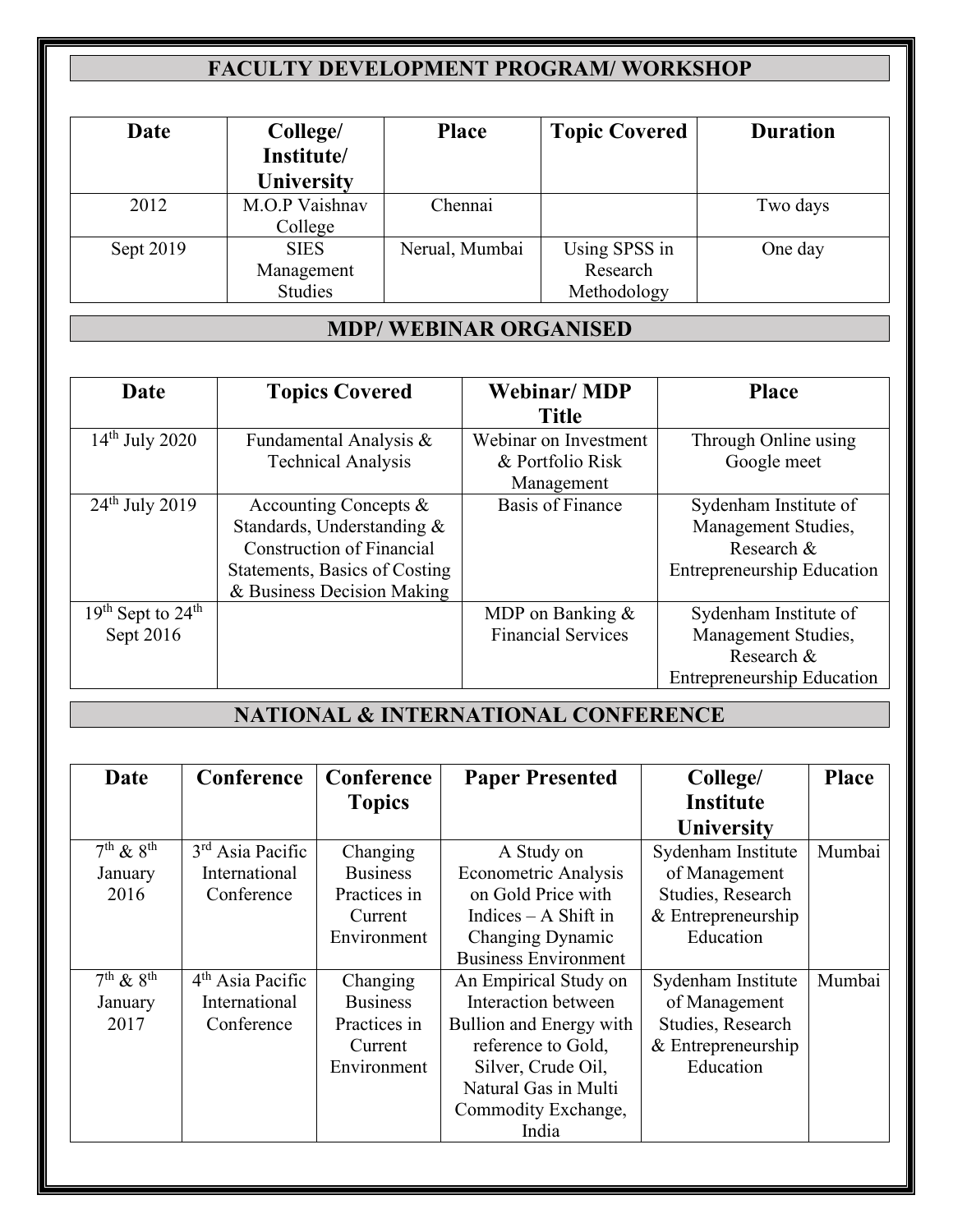| $10^{th}$ & $11^{th}$               | $6th$ Asia Pacific           | Changing        | A Study on Currency      | Sydenham Institute | Mumbai |
|-------------------------------------|------------------------------|-----------------|--------------------------|--------------------|--------|
| January                             | International                | <b>Business</b> | Fluctuation in Indian    | of Management      |        |
| 2019                                | Conference                   | Practices in    | Stock Exchange with      | Studies, Research  |        |
|                                     |                              | Current         | Special reference to     | & Entrepreneurship |        |
|                                     |                              | Environment     | Nifty and Sensex         | Education          |        |
| $6^{\text{th}}$ and $7^{\text{th}}$ | $7th$ Asia Pacific           | Changing        | A Study on Effect of     | Sydenham Institute | Mumbai |
| January                             | International                | <b>Business</b> | Price Earnings Ratio,    | of Management      |        |
| 2020                                | Conference                   | Practices in    | Dividend Payout Ratio,   | Studies, Research  |        |
|                                     |                              | Current         | Earnings Per Share       | & Entrepreneurship |        |
|                                     |                              | Environment     | Ratio, Return on Equity, | Education          |        |
|                                     |                              |                 | Return on Assets and     |                    |        |
|                                     |                              |                 | Debt to Equity Ratio on  |                    |        |
|                                     |                              |                 | Share Price on Selected  |                    |        |
|                                     |                              |                 | Listed Information       |                    |        |
|                                     |                              |                 | Technology               |                    |        |
| 25 <sup>th</sup> January            |                              | Innovations     | A Study on impact of     | Vidya Prasarak     | Thane, |
| 2020                                |                              | in Commerce     | rainfall index on MCX    | Mandal's K.G.      | Mumbai |
|                                     |                              | and             | & NCDEX Indices          | Joshi College of   |        |
|                                     |                              | Management:     | during 2016 - 2019       | Arts & N. G.       |        |
|                                     |                              | Towards         |                          | Bedekar College of |        |
|                                     |                              | Sustainable     |                          | Commerce           |        |
|                                     |                              | Growth of       |                          |                    |        |
|                                     |                              | India           |                          |                    |        |
| $23rd$ April to                     | 8 <sup>th</sup> Asia Pacific | Changing        | A Study on               | Sydenham Institute | Mumbai |
| $24th$ April                        | <b>Business</b>              | <b>Business</b> | Interdependency and      | of Management      |        |
| 2021                                | Research                     | Practices in    | Causal Relationship      | Studies, Research  |        |
|                                     | Conference                   | Current         | between Indian Stock     | & Entrepreneurship |        |
|                                     |                              | Environment     | Exchange with Oldest &   | Education          |        |
|                                     |                              |                 | Largest Stock Exchange   |                    |        |
|                                     |                              |                 | in the World.            |                    |        |

### **Computer Knowledge**

- $\triangleright$  Junior Grade Typewriting in English
- $\triangleright$  Tally and Microsoft Applications
- $\triangleright$  R Program, EViews, SPSS
- Hands on Experience in Conducting online lecturer using different tools like Zoom, Cisco WebEx, Google Meet & Google Classroom, Microsoft Teams.

#### **ACHIEVEMENTS**

- $\triangleright$  Gold Medal in M.Phil.
- Achieved 100% results in Marketing Management for BBA (2011) and Financial Accounting for BCA (2012)
- ▶ Best Paper Award on National Conference on Innovations in Commerce and Management towards Sustainable Growth on India Conducted by Vidya Prasarak Mandal's K. G. Joshi College of Arts & N. G. Bedekar College of Commerce, Thane (W) on the title "A Study on impact of rainfall index on MCX & NCDEX Indices during 2016 – 2019".